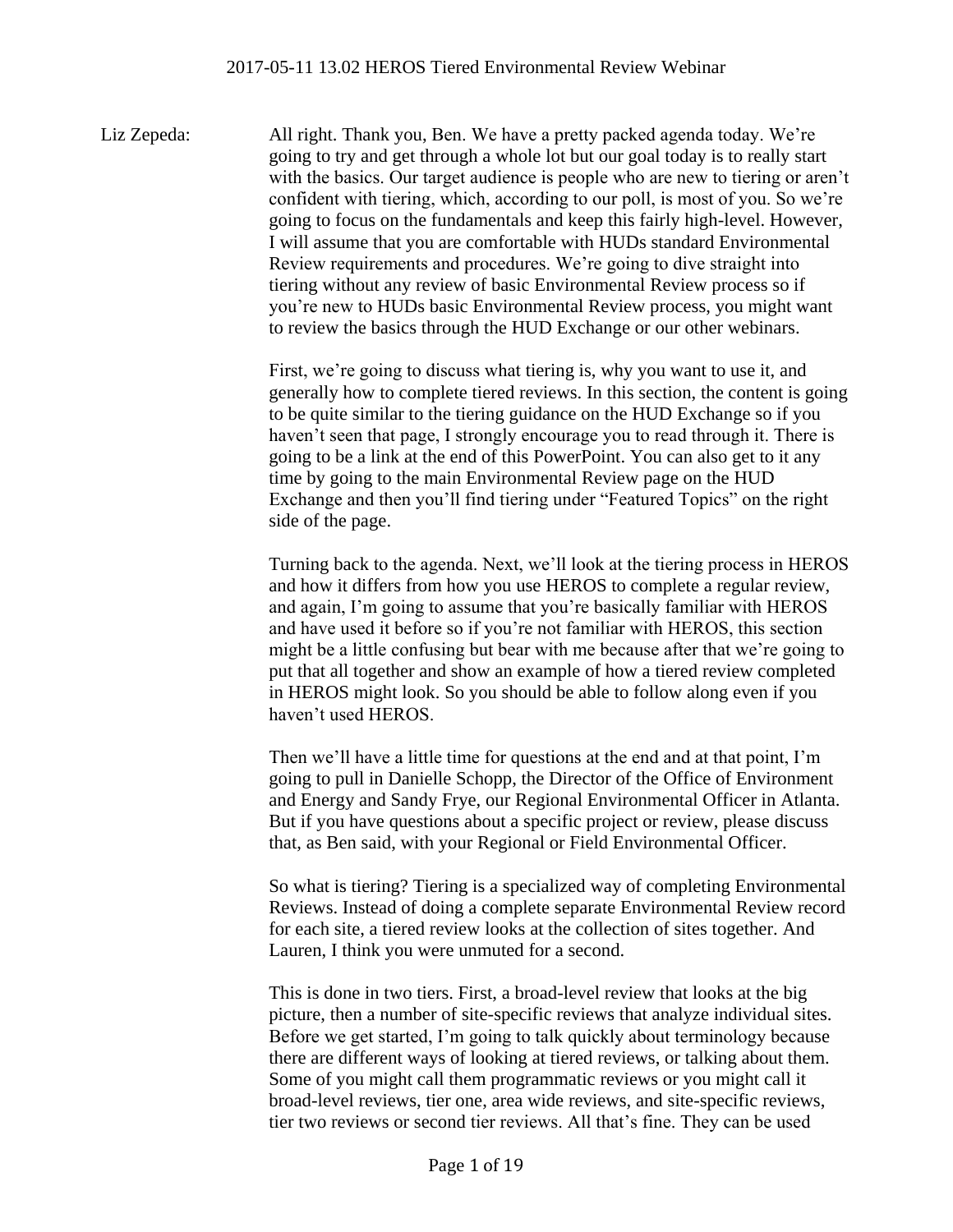interchangeably but for the purpose of this webinar, I'm going to use kind of the most descriptive terms, broad-level and cite-specific.

So how do the two tiers work? First, the broad-level review looks at the entire project as a whole. So at this level, you consider all of the related laws and authorities and everything that goes into an Environmental Review and identify which requirements can be met at the broad-level. Then, for the remaining requirements that cannot be checked off at that broad-level, it establishes procedures to ensure that each site is going to comply at the sitespecific level. So then as individual sites are identified, the site-specific reviews follow the procedures established at the broad-level to make sure that each site complies. You don't have a complete Environmental Review record until both tiers are complete. The goal here is to eliminate repetitive discussions and to ensure that each review focuses on the issues that are right for decision at that stage.

This webinar is just going to cover one type of tiered review, a review where one repetitive activity is carried out in a variety of locations. The type we see most often for HUD projects is single-family rehab programs where singlefamily homes are repaired and rehabbed all over a general area but other examples might be demolishing housing units or putting in new sidewalks for example in various locations. It's kind of any similar discreet kind of actions that might be carried out around different places but what we're not talking about today is phasing Environmental Reviews. In some cases, it's going to be appropriate to break a very large project into smaller pieces. For example, if some elements of the design will be determined later on and that's acceptable in some cases and if you think that's an appropriate way to evaluate a project, please discuss it with your Field or Regional Environmental Officer but we're not going to talk about that today in this webinar.

For HUD projects, a major benefit of tiering is that you can give public notice, submit your request for release of funds, and receive an authority to use grant fund back from HUD at the broad-level. Once you've done that at the broad-level, there is no need to give notice or get approval from HUD at the site-specific level. You don't need HUD approval at that site-specific level, but you do still need to complete a site-specific review before you can start working. Trace limiting actions are prohibited prior to completing the full Environmental Review record. In this case, the request to release the funds and authority to use grant funds are completed before the full Environmental Review record is complete. The order is shuffled around a bit, but the same requirements still apply before you can start work or committing funds.

There are some pros and cons of tiering. It's important to think about whether it's the right choice for your responsible entities and your projects. The pros are, as mentioned on a previous slide, it cuts down any effort involved in finalizing a review. So instead of giving notice and submitting a request to release of funds for each site individually, you just need to do it the one time.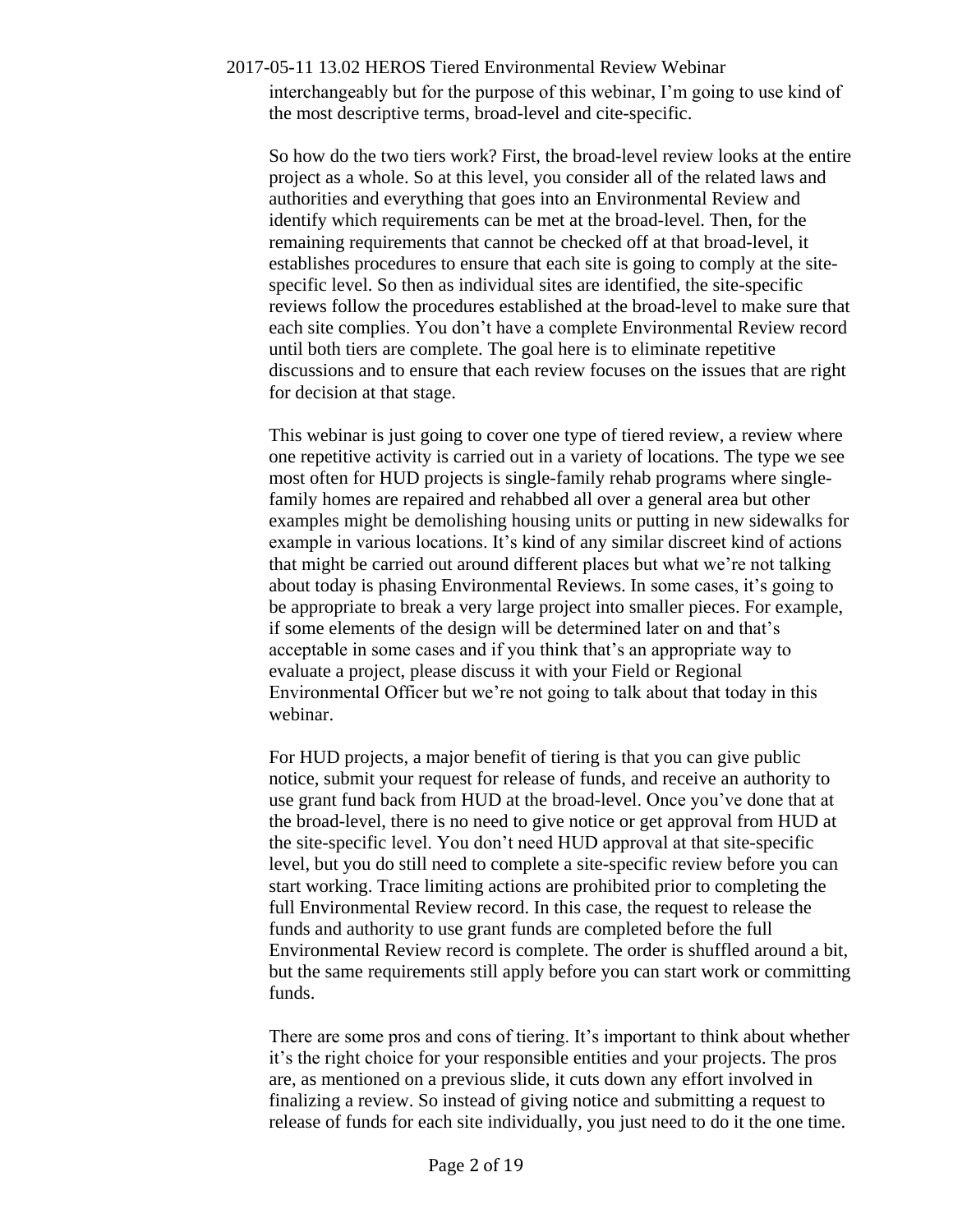It also cuts down on your analysis. You don't need to say over and over that each site complies with each of the related laws and authorities if you've already figured out that every site is going to comply with some of them. That means that the site-specific review, you can focus just on the requirements that are actually relevant and not waste time.

But there are also negatives. We provide a lot less guidance, especially in HEROS, for tiered reviews. We consider tiering to be an advanced method for performing Environmental Reviews. We don't give the same amount of handholding and guidance that we do for standard reviews. It's also a lot easier to make mistakes with a tiered review. For example, a common mistake is to do a broad-level review and then rely on it in perpetuity and forget to update it when it gets out of date. Eventually, some responsible entities even forget the broad-level exists at all, especially if there is a lot of staff turnover. They just don't realize that the reviews they're used to doing are part of what used to be a larger whole, so they're just doing site-specifics. When we monitor, we find a lot of errors with tiered reviews, especially simple ones related to making sure that Environmental Review records are complete and up to date. It's just more likely that mistakes are going to get made when you're working with tiered reviews because they're that much more complicated so you want to make sure that you and your responsible entity have the capacity to maintain a tiered review.

So this slide has some examples of when tiering is a good idea and when it's a bad idea. A good tiered review looks at a series of repetitive, similar actions. So again, the most common type we see in HUD is single-family rehab, but that could be sidewalk repairs, demolition, any kind of discreet set of actions. This should not be an entire source of HUD funding and any activity that may be eligible for that funding. So a series of CoC funded project based leasing activities is a good project for tiered reviews. A general plan to use CDBG funds to do CDBG eligible activities is too general for a tiered review. There needs to be a more defined set of eligible activities.

In addition to defining the range of activities, you also need a good geographic range and it's difficult because it's possible to go too big or too small. A good range is a neighborhood, a portion of a city, or even up to a whole city or county, depending on the activity but you don't want to be looking at an area so small that tiering isn't necessary or where sites have already been identified. So if you're constructing just a new housing development, you wouldn't need to do a tiered review, you would just do a standard review that covers the full development. And if you're considering a very large area, you might want to consider whether it makes sense to break it down into chunks that are easier to assess together.

Finally, you want to think about your experience with tiered reviews. Don't tier because it's easier because generally it's not. If tiering is easier than doing a series of standard reviews, that might mean you're doing tiering wrong. Tiering should be more efficient but it should also involve more thought and more work on the front end.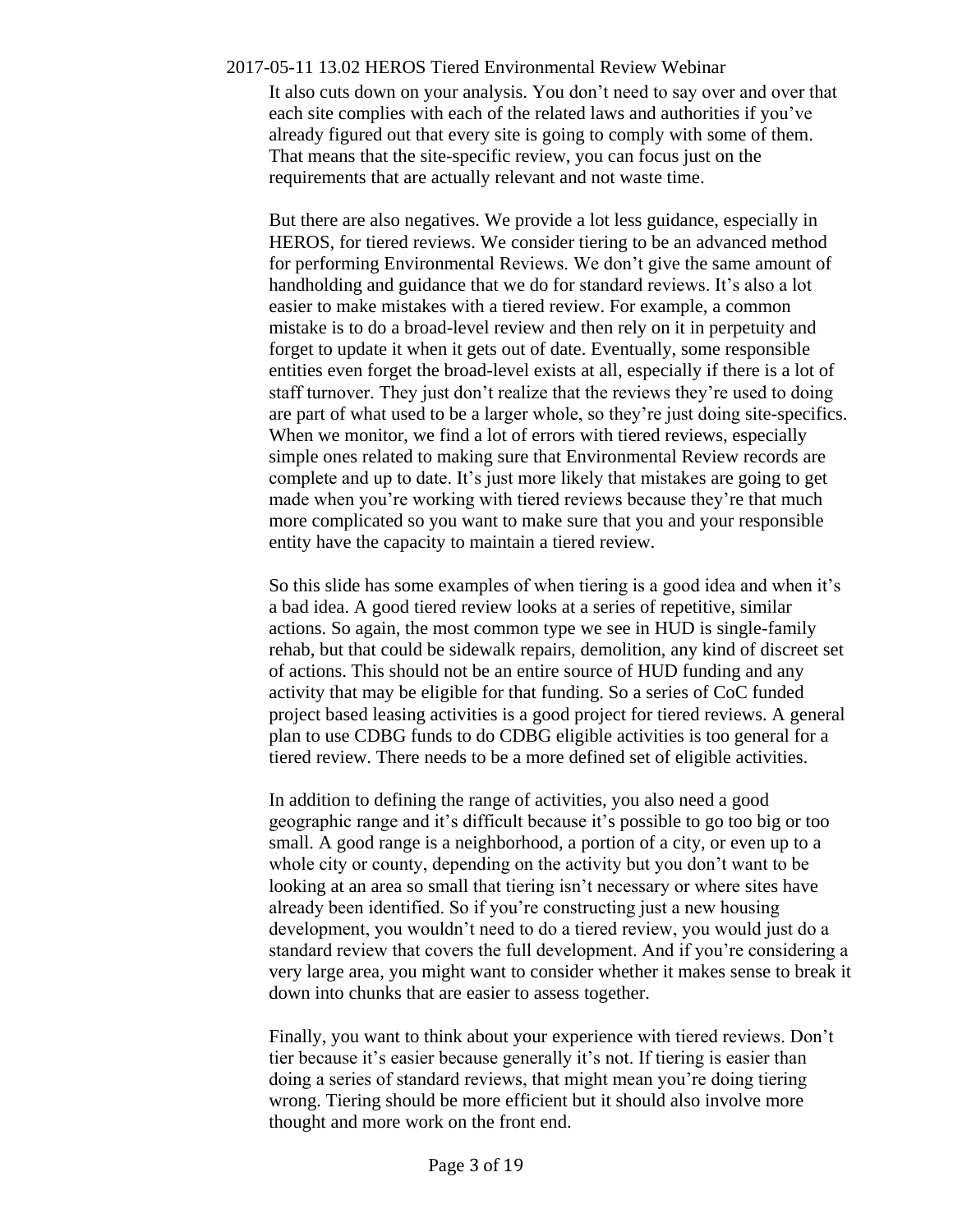All right, so now that we've moved into the big picture of why you might do this, we're going to move into the mechanics of how to prepare a tiered review.

Just like every Environmental Review, a tiered review has to start with a fully developed and detailed project description that defines the maximum anticipated scope of the project as specifically as possible. This should include all potential activities and funding sources, an approximate and maximum number of units and average cost per unit or site, a maximum geographic range that the review will consider, and an expiration date for the review, after which time a new broad-level review will be required. Five years is typical for a review but it might be shorter than that depending on the way your program is being administered.

There is room for estimates and best guesses on some of these but not others. The exact amount of money or number of units isn't necessarily needed, although there should be a sense of scale and a defined upper limit. On other things like activities involved and the geographic area need to be defined or you can't have any kind of reasonable environmental analysis. Again, this is the same as any review. You need to start with a good project description if you're going to have any chance of evaluating the environmental conditions and impacts.

The real purpose of the broad-level review is to address those issues that are right for decision and define the procedures to be used at the site-specific level for those that are not. So once you have your project description and level of review figured out, your next step is going to be to look at each law and authority and categorizing each one to figure out where the project lies at the broad-level and where site-specific analysis is needed.

So first, let's look at where compliance can be achieved at the broad-level. You can make this determination based on the location or the activities being considered or a combination of the two. For example, if you're doing a tiered review in Las Vegas, you can be sure that every site is going to comply with coastal barrier resources and coastal barrier management. Regardless of the specific activity involved, it's never going to matter. We can dismiss them at the broad-levels because we know there aren't coastlines in Nevada. An example based on activities involved would be if you're doing a tiered review where every action is going to be limited to interior rehab. You can be confident that every site is going to comply with our wetlands protections requirements, for example, at part 55. Even if half the project area is wetlands, interior rehab is always going to comply because there won't be any ground disturbance, so there is no need to map the individual sites. So again, we can clear this at the broad-level and ignore it entirely at the sitespecific level.

Here, once the slide loads, are some examples of some good and bad compliance determinations that you might consider at the broad-level. All of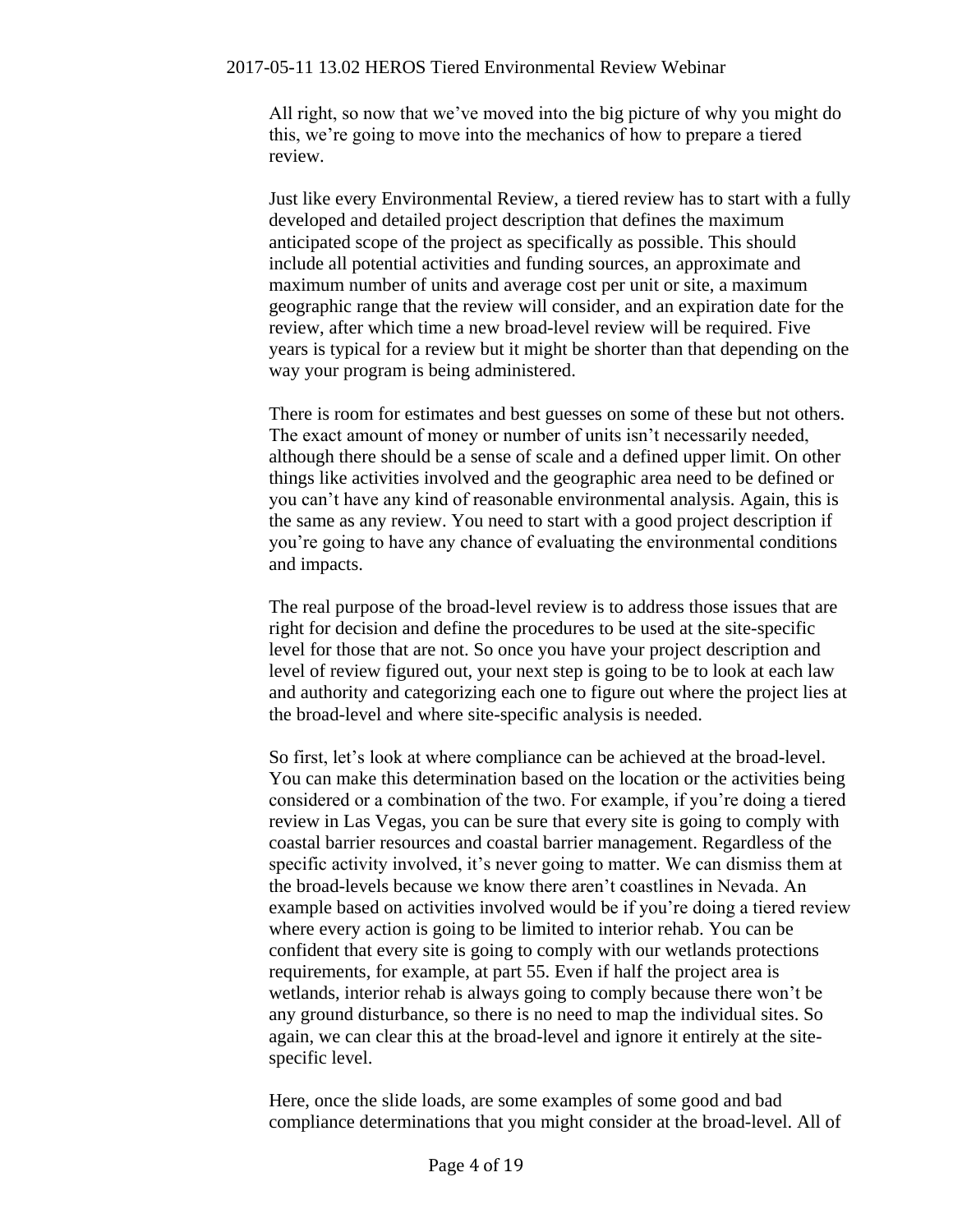these happen to consider wetlands. So in the first, the compliance determination is based on activities involved. Because it's limited to interior rehab, they have concluded that no action can impact wetlands or require any compliance with part 55's wetland protection requirements. Again, it doesn't matter whether there are any wetlands or not because the activities automatically comply.

In the second, they've pulled wetlands maps, surveyed the area, and determined that there are no wetlands in the project area. Therefore, it doesn't matter what activities are involved because there are not wetlands to affect so all sites are going to comply. So this is an acceptable compliance determination really regardless of the project's activities.

The third is something that we do tend to see but which is not efficient. Here they are saying that the project is in compliance but they haven't explained why. So it very well might be true that the project complies with part 55 at the broad-level, but the compliance determination isn't sufficient if it doesn't provide enough information to confirm or understand that conclusion.

If all potential actions involved in the project description don't comply at the broad-level, then the broad-level review needs to outline the procedures that will be followed at the site-specific level. So this should include instructions on how to determine which proposals will comply, specific mitigation measures that will apply when mitigation is required, and, if necessary, criteria that will dismiss sites but cannot or will not be brought into compliance.

For any potential environmental issues, you will need to consider, at the broad-level, how they will be addressed. In some cases, you will be able to design mitigation at the site-specific level and in other cases you just might want to dismiss any sites that present concerns. It's going to vary depending on your program and how easy you want to make things at the site-specific level.

So here are some examples of how a simple protocol might look. Oh, it's taking this slide quite a bit. Okay, there we go. In the first, we have an example of an activity type where a full eight-step process will be required for sites in a special flood hazard area. So at the broad-level, this protocol determines that all sites will be mapped and for any projects that are found to be in a special flood hazard area, a warning system and emergency evacuation relocation plan will be required and any further mitigation beyond that will be tailored to the site.

An alternative to that would be the second example where the protocol simplifies things a bit. Again, the sites will have to be mapped, but in this case, any sites within a flood plain will just be readjusted.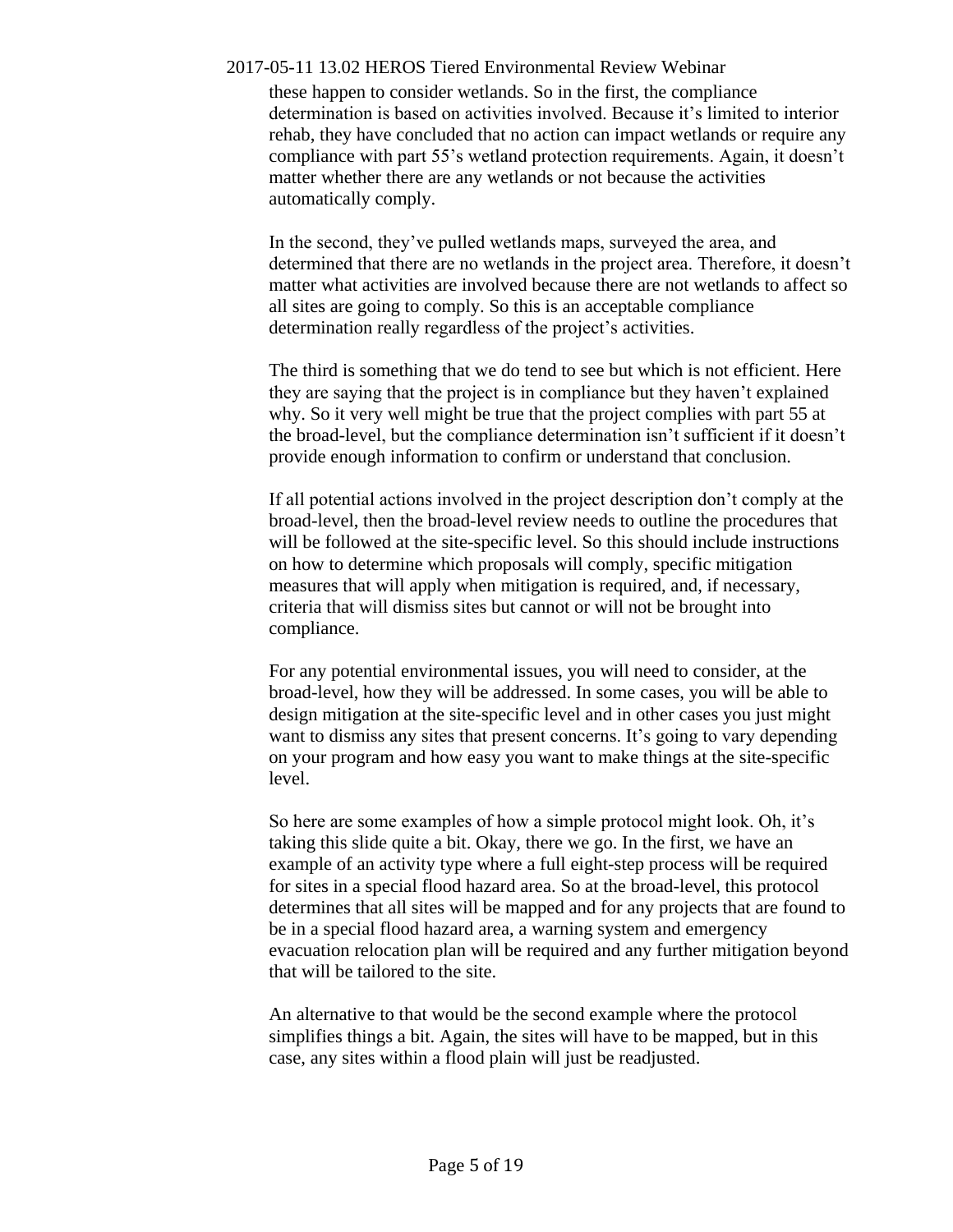Either of those is a fine protocol but what isn't acceptable is just stating that the project will comply at the site-specific level. There needs to be more information on how you're going to make sure that that happens.

This is especially important for EA level tiered reviews as you'll need to make a finding of no significant impact, or FONSI, at the broad-level before you can submit your request for release of funds. In terms of content, the tiered reviews are similar to a regular environmental assessment. You'll need to evaluate all of the EA factors and analysis and make your findings but in order to make that finding, you'll need to have well defined protocols that will ensure that no actions could have a significant impact.

Once you have either a compliance determination or a strategy for each of the related laws and authorities and have finished your analysis, you can move into the notice and approval process at the broad-level. Public notice is a little bit trickier with tiered reviews because it's important to give the public a full picture of the nature and scope of anticipated actions and impacts, which are still, to some extent, up in the air. So a lot of public notices for tiered reviews aren't clear about the nature of the review and that's an area where we really need to improve.

We now have a sample notice for tiered reviews on the HUD Exchange so please refer to that instead of the sample notice for standard reviews for a format that speaks to this a little better.

And again, complete the request for release of funds at the broad-level but do not commit or spend funds on the site or action until the site-specific review is complete.

Now to move into site-specific reviews. Once the broad-level review is complete, you can begin conducting site-specific reviews as sites are identified. At this stage, each site or action should have its own site-specific review. A broad-level review should require a lot of effort and a lot of thought to prepare, but if the broad-level review was done correctly, the sitespecific review should be pretty easy. It should be a matter of following the steps and protocols defined at the broad-level to make sure that everything complies.

So for most sites, you'll get the site, apply the process outline to the broadlevel, and make sure that the project complies with all requirements. In some cases though, you'll have to dismiss a site because it's outside the scope of the broad-level review. If the broad-level review was for a single-family rehab program, for example, you can't suddenly throw in a single family new construction at the site-specific level because the impacts and analysis will be completely different. Similarly, if I do a broad-level review in one neighborhood and then identify a site on the other end of my city, the environmental issues might be different. They may be the same, it depends on your area, but the issues could be different so it's important to make sure that the broad-level includes the scope of all sites you might want to look at.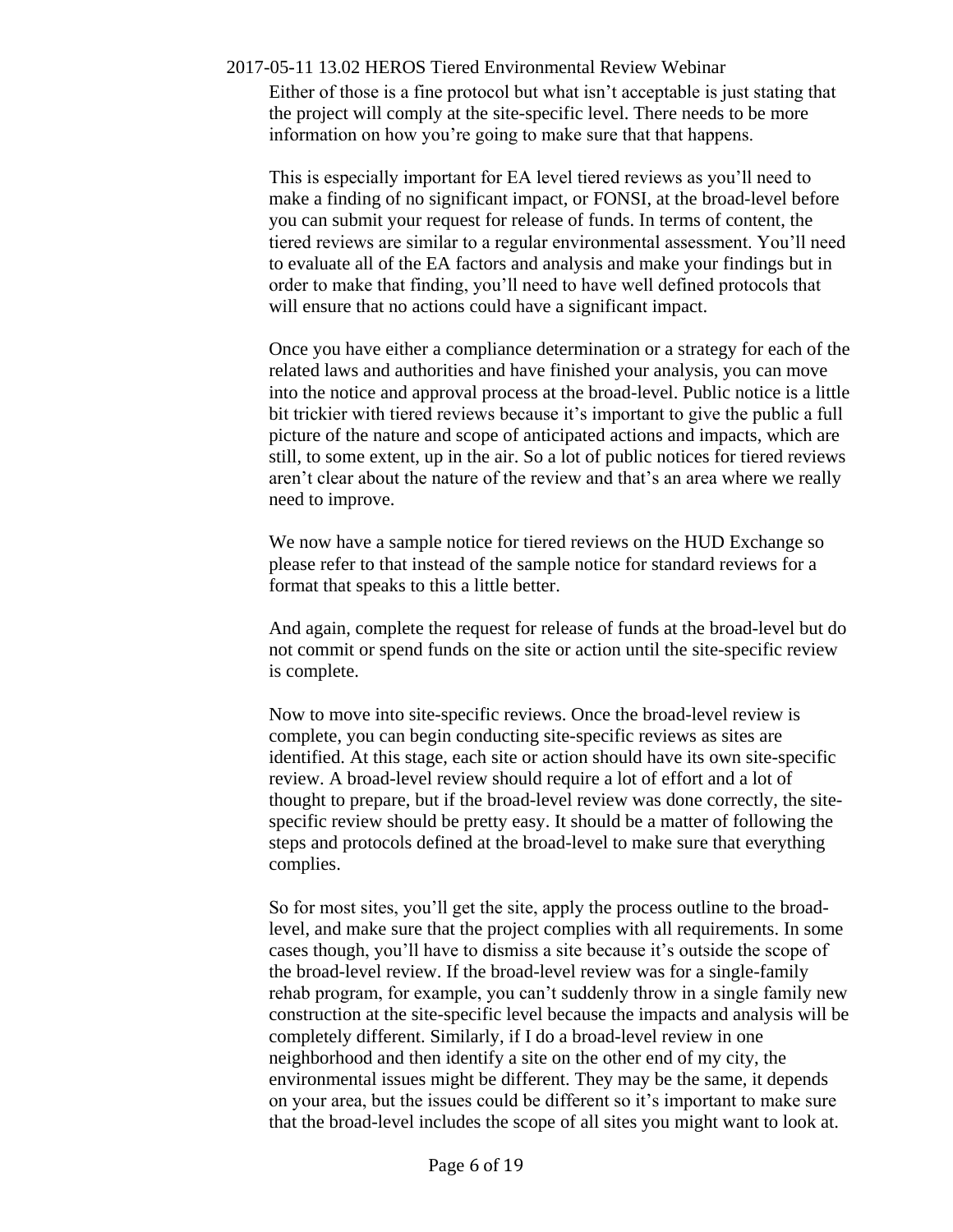Of course that doesn't mean you can't use HUD funds on any projects that don't conform to the limits of your broad-level review, it just means that they will require a separate Environmental Review. If you identify a site on the other side of town that otherwise fits the same project description, you are probably going to want to do a standard review on the site. The good news is that a lot of your same analysis and thought that you put in at the broad-level is going to also apply to that site but it would require a separate review and, as required, a separate public notice and request for release of funds since this site was left out of the notice and request for funds at the broad-level.

Moving on to the most exciting of topics, recordkeeping. Again, the environments review record isn't complete without both the broad-level and the site-specific reviews. They should be filed together and reference each other. Doing this should help avoid confusion down the road so that the sitespecific review isn't misunderstood as being an entire review. Again, it's a really common finding when we monitor so maintaining good records is an easy fix and if you use HEROS, this is even easier.

So to sum up, here is our illustration of the process. First you'll do one big broad-level review and one big request for release of funds and authority to use grant funds, then a series of smaller, site-specific reviews. Then work on each individual site can begin only after the site-specific review for that project is complete. So the process can become staggered at that point.

Now we're going to turn to HEROS and how tiered reviews look in that system. Here, again, I'm going to assume that you're familiar with HEROS so if you don't yet use HEROS, this might be a little confusing but bear with me because even if you don't follow the section, the next section is going to start making sense again.

So when you're starting a tiered review in HEROS, the most important thing when you're starting out is to make sure you go to the right place and actually start a tiered review. We see a lot of people try to do a tiered review using the standard Environmental Review format. That's just going to cause some problems.

So normally, you start a standard review in HEROS by clicking the "Start a New Environmental Review" button that you see here with the big X symbol thorough it but to start a tiered review, you need to start by going to the tiered review dashboard, so click "Go to Tiered Reviews" and then you'll go to the "My Tiered Reviews Dashboard." From there you can start a new broad-level or tier one review. So that is how you start a new broad-level review in HEROS.

Once you've actually—you've pressed that button, you started your new review, the initial screen is going to look pretty much the same as the standard review. You get all the same questions about funding sources and parties involved. But another hint that you're on the right track is going to be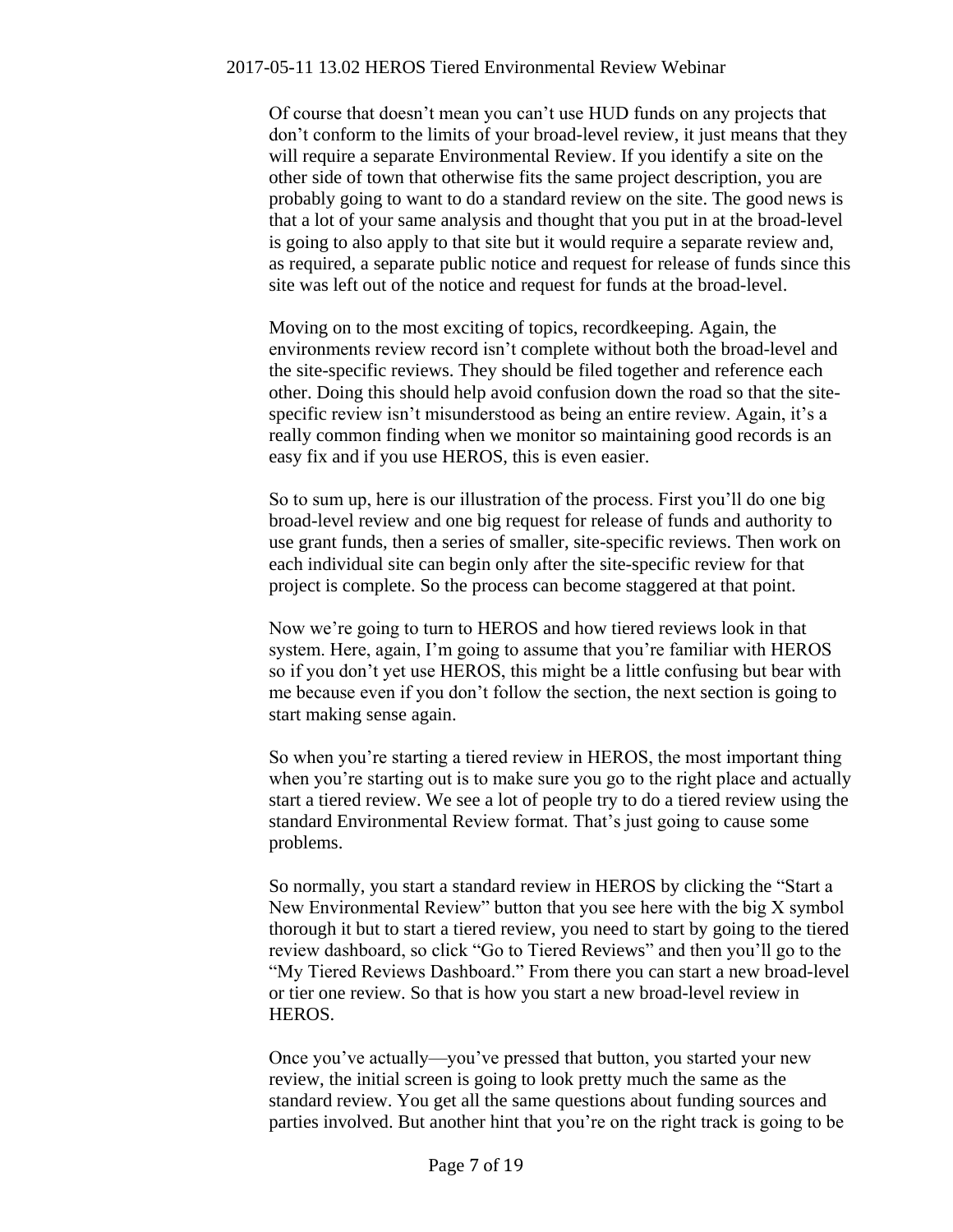2017-05-11 13.02 HEROS Tiered Environmental Review Webinar at the very top of your screen. In a tiered review, you'll see tiered in the name of the screen as a hint that you're in the right place.

Next is part 58. After that, things start to get a little different. For tiered reviews, you'll choose the level of review next before defining your project. It's also a little more advanced. HEROS doesn't offer the level of review determination assistant, it doesn't even show the full text of the level of review citations. Because tiering is a more advanced process for more advanced users, HEROS assumes that you're familiar with the regulations and can determine the level of review and the appropriate citations yourself.

The project summary screen is a little interesting. It starts off the same as a standard review and then gets more and more different as you move down. So keep on your toes, make sure that you're actually reading the questions and not going into autopilot. First, you'll put in your project description and then the project location. And then notice that the project location prompt is a bit different. Because the area is going to be larger, you're only asked for city and state and not a street address.

Then, as you scroll down the screen, the questions get a little more different than a standard review. You'll be asked about the approximate size of the area being reviewed, the activities involved, the maximum number of units or lots covered in the review, and the length of time when the review applies. So notice that there is a maximum of five years here. And once you get into the related laws and authorities, the first step is going to be going through each law and authorities and as you work through each of these rows, you'll move from left and right through the columns. So for each law and authority, you're first going to determine whether compliance is achieved at the broadlevel. If it is, you'll select yes in the radio buttons in this column in the center, and where you select yes indicating that the project does comply at the broad-level, the text box in the next column will become editable. So use that text box to describe how you determine that the project complies. Then in the rightmost column, you'll upload any documentation to support your compliance information. If you determine that the project is not compliant at the broad-level and that site-specific analysis will be required, select no in that middle column. You won't be able to actually enter a compliance determination in the text box, but that's okay because you'll have a chance on the next screen to enter your text.

Once you've gone through all of the laws and authorities and determined whether they comply at the broad-level, you'll be routed to this written strategies screen. This screen will only show the laws and authorities where your answers indicated that site-specific analysis will be required and for each of those, you will be prompted to provide your protocols or written strategies for how compliance will be achieved at the site-specific level. There isn't an upload option for each law and authority, but there is an upload button at the very bottom of the screen where you can upload all of your documents at once.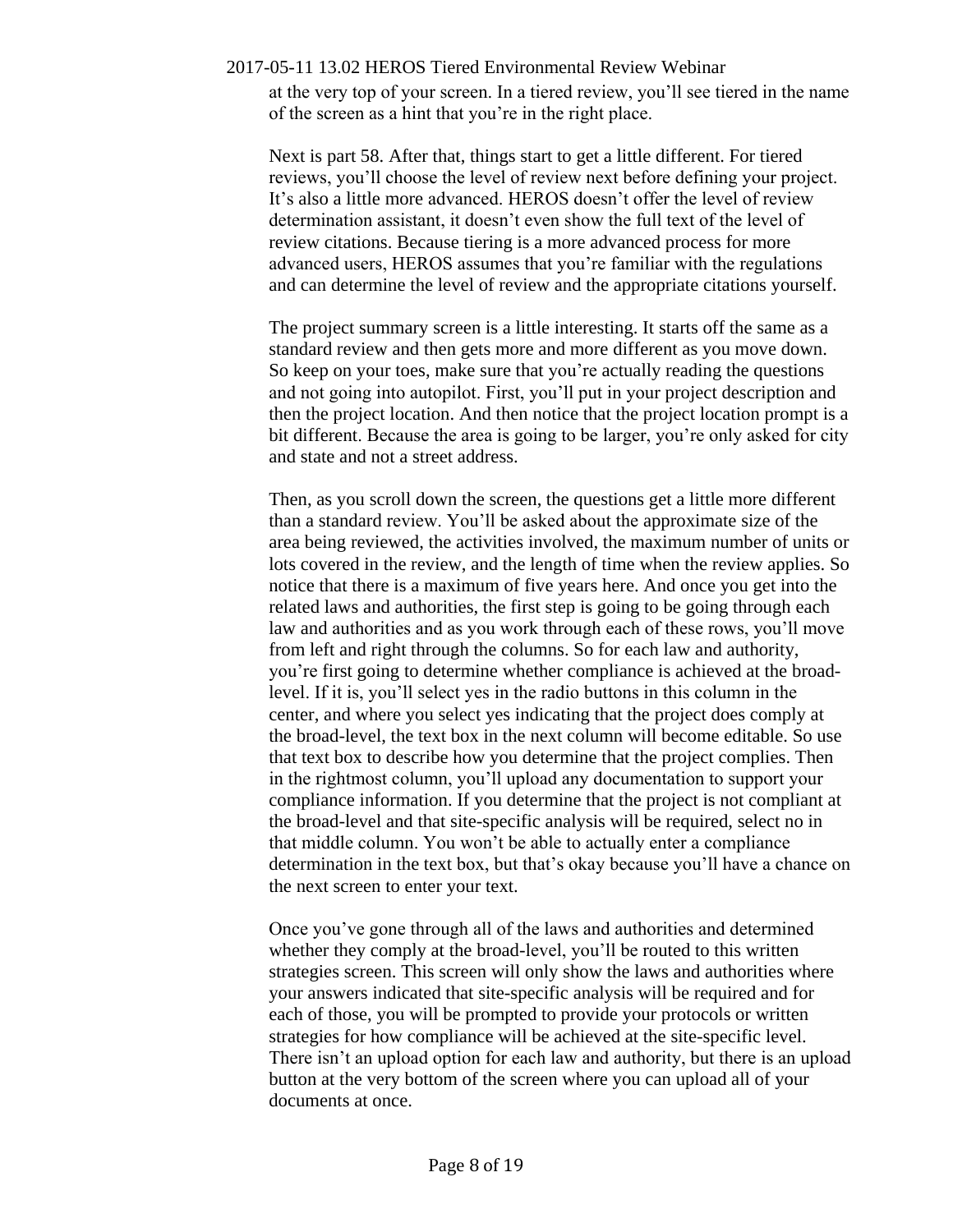Once you've completed your analysis and the process—the process of completing the review is pretty much the same in HEROS as it is for a standard review. You'll be directed to all the same screens to document public notice, submit your request for release of funds, etcetera.

The categorically excluded findings screen is a little different in HEROS than it is for standard review. We do not offer the option for tiered reviews to opt for exempts because there is no way to know at the broad-level that no laws and authorities will be triggered so all tiered reviews require public notice and require release of funds.

Then when you're ready to complete your site-specific reviews, it's a relatively simple upload in HEROS. HEROS doesn't have a prescribed format for site-specific reviews but there is, as part of your broad-level review, you should be determining how the site-specific review will look. So HEROS doesn't put that together for you.

For each site, you will need to provide basic location informational and upload all of your documentation. On this screenshot, we have two examples of how that might look. For both sites, you'll need to name the site and provide the address. I think in most cases, your name is probably also going to be the address because the address is just a reasonable name for the site, but it might be different. It just depends.

Then you'll need to prepare all of your documentation outside the system and upload it as attachments. So this can either be in a lot of separate files, as we have in site one where they've uploaded their checklist, their floodplain maps, their SHPO letter, everything individually, or you can go the way we did in site two where everything was consolidated into one PDF and we uploaded just one document with everything all together. Either one is fine.

Each time you want to add a site, you'll press this "Add" button and then another one of these will appear on the screen and you can just keep adding those and adding those and adding those.

This isn't the most helpful screen in here. It doesn't offer a huge amount of guidance but it does give you a good benefit in that all of your files will be in one place, which avoids the paperwork problems I described earlier. A question that we get a lot about HEROS and tiered reviews is what to do if you've already completed your broad-level review outside of HEROS and now you want to put the site-specific reviews in here. We just ask that you not do that. Wait until your old broad-level review expires and then put the new broad-level review in HEROS before you start adding site-specific reviews in HEROS. If your broad-level review is on paper, the site-specific reviews should also be on paper. If the broad-level is in HEROS, the sitespecific should also be in HEROS. We just want to keep everything in the same format to keep everything clear.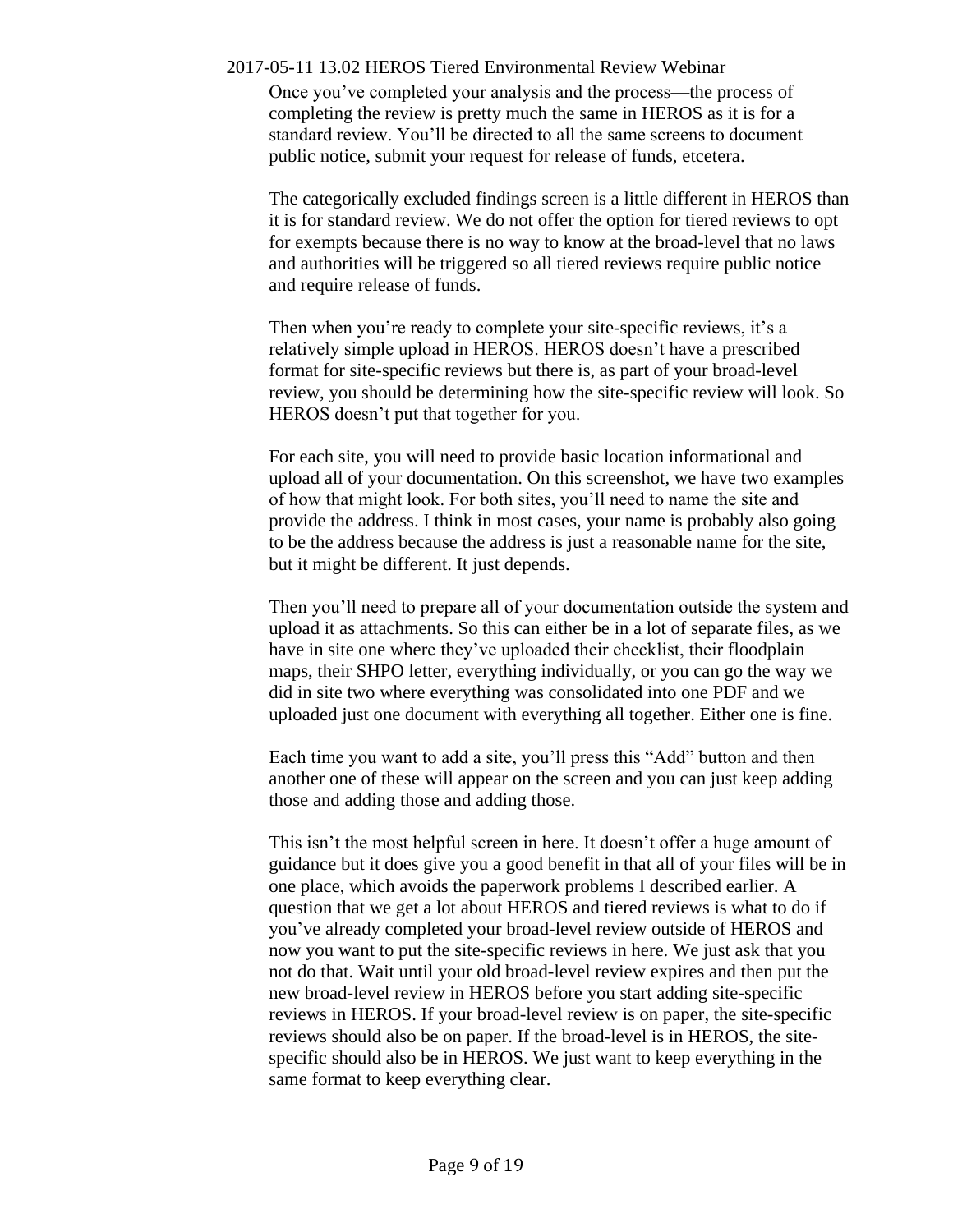# 2017-05-11 13.02 HEROS Tiered Environmental Review Webinar HEROS only has tiered formats for categorically excluded reviews. Unlike for standard reviews, we don't have screens to help prepare tiered environmental assessments in HEROS. A tiered EA is a pretty high-level of difficulty. It is definitely not for beginners so that is something that we're leaving up to the preparer to work out on their own, at least for now. If on the level of review screen you select environmental assessment as your level of review, you will be directed to the screen the tiered EA upload. Instead of going through the laws and authorities the way we just went through a few slides ago, you will just be prompted to complete your broad-level EA offline and upload all of the documents into HEROS here. After that, you will be directed to the same screens you usually use to finalize the review, including the screens to push the Environmental Review record to the HUD Exchange during public comments and the request for release of funds and you'll get the same site-specific posting screen.

The process of posting and archiving tiered reviews is roughly the same for tiered reviews as it is for non-tiered. The biggest difference is that while a standard review is archived in the HUD Exchange for one year, tiered reviews are archived for five years. In a perfect world, this would be tied to the number of years you selected on the project summary screen so if you said the review would expire in three years, it would only be archived for three years but we haven't built that in. So they're all archived for five.

Okay, so now we're ready to move into the final section of the webinar today. We're going to put it all together and go through an example of a tiered review in HEROS. I want to note going in that I did not base this on a real project. I think that's important to mention. I looked at some real tiered reviews and I based this review on a real city with a number of real maps and real information but a lot of the substance is either made up or tweaked slightly. Because this wasn't a real project, no one has actually consulted with the State Historic Preservation Officer or the Fish and Wildlife Service so it's really important not to just mimic the reviewed. It was important for us in this webinar to give you guidance but not a blueprint. Each tiered review is different, each one needs to be tailored to the specifics of that activity and that location so we can only do so much in a broad webinar to walk you through it. The real work needs to be done by you at the broad level.

So okay, got the disclaimer out of the way, here is the overview of our fake project. We're going to do a single-family rehab program just weatherizing single family homes so the activities will be limited to replacing windows and doors, replacing insulation, and sealing gaps. The geographic range is Mt. Rainier, Maryland, a micro-city on DC's Northeast border. The broadlevel review covers the entire city, which is one square mile and contains a historic district.

I'm going to skip the introductory screens and dive into the analysis. So to recap what you missed in the initial screens, this is a minor program so the level of review is CEST: category excluded subject to. The program area covered in the broad-level is about one mile and let's say that all the repairs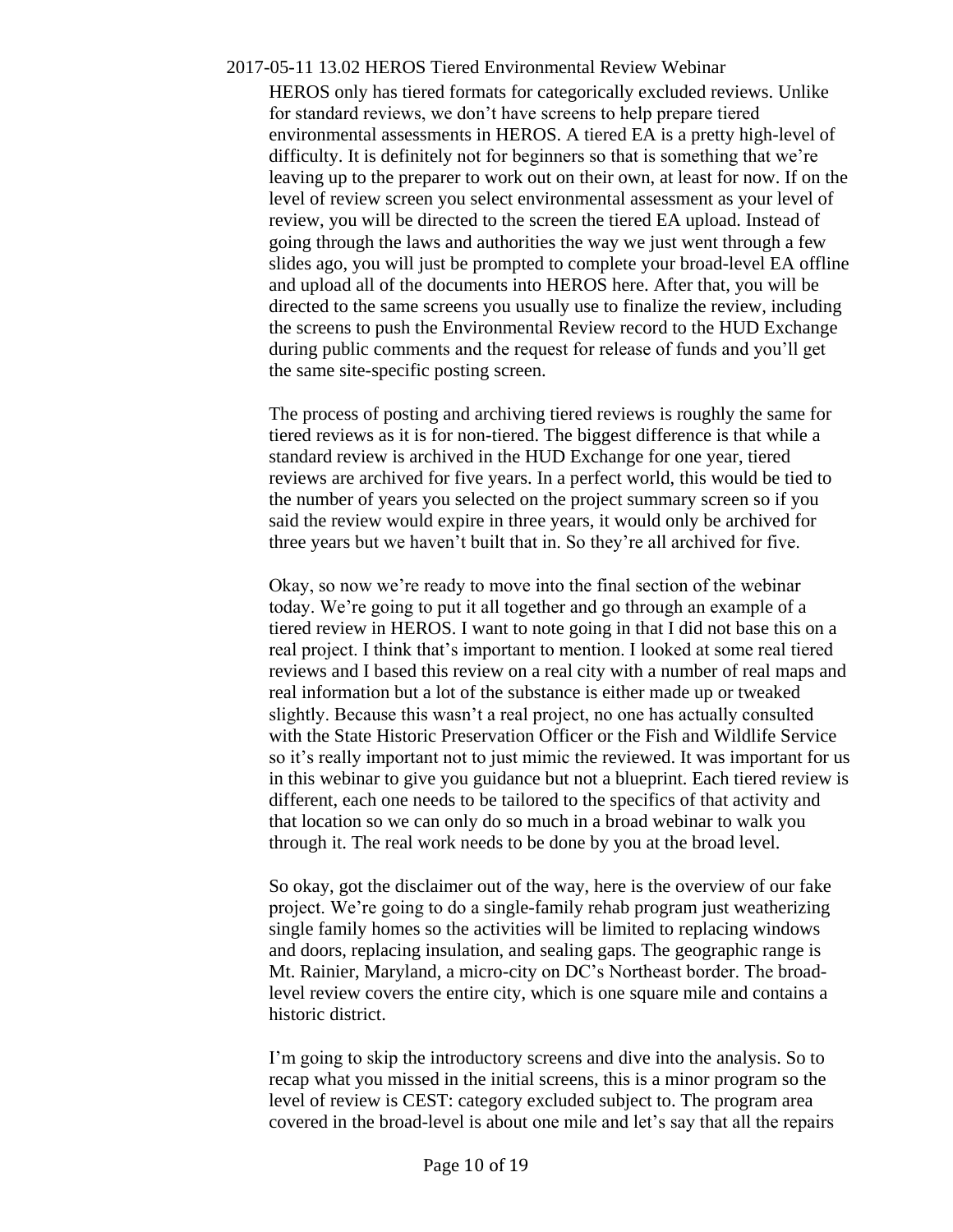performed as part of this weatherization program will be performed in the next four years, so the tiered review just applies during that window. We're also going to, rather arbitrarily, say that the funding is coming from CDBG and there is just enough money to rehab 50 to 60 homes.

So getting into the laws and authorities. We can see the top three in this screenshot. The first two are quite similar. In both cases we can dismiss this issue at the broad-level because the entire city is in compliance. In this case, because there are no coastal barrier resource units in this county, there are no airports within range of the city, it's in compliance. Note in both cases, I have attached a map as supporting documentation and provided some detail in the project description even though these are pretty easy ones in the case of this project.

This is a benefit of having a very small project area. Because the broad-level review is looking at a pretty small area, it increases the chances that the whole range is going to comply with a lot of the related laws and authorities.

Our third issue is flood insurance and for that one, you have to go to the sitespecific level. Note that compliance determination is blank here and there are no attachments. That's because I'm going to provide that information on the flood insurance—on the next screen. Again, because I selected no in that radio button, that text box is not editable and we're going to address that information on the next screen.

So those first two examples of airport hazards and coastal barrier resources were very similar in that we're able to comply with both of those just based on location but there are different ways of deciding that a project complies with the related laws and authorities at the broad-level and this slide breaks those into different groups. Again, it's really important to emphasize that this breakdown only applies to this project. These groups are depend based on your location and your project plan but I want to walk through quickly how we worked this out for this particular project.

What I'm calling group one in the upper left is laws and authorities where the project complies at the broad-level because of the activities involved. So these are factors where any single-family rehab project is going to comply at the broad-level regardless of the location or your specific plans. I can't really imagine any single-family rehab project that is going to get in trouble with these.

Group two is the factors where this project complies to the broad-level based on geography where it happens that the entire review area in my particular broad-level review complies with these factors. This group applies because Mt. Rainier doesn't contain any coastal barriers, any houses within the range of airport hazards, or any listed species.

Group three in the lower left is based more on the specifics of the project plans. These are factors that might require site-specific review for some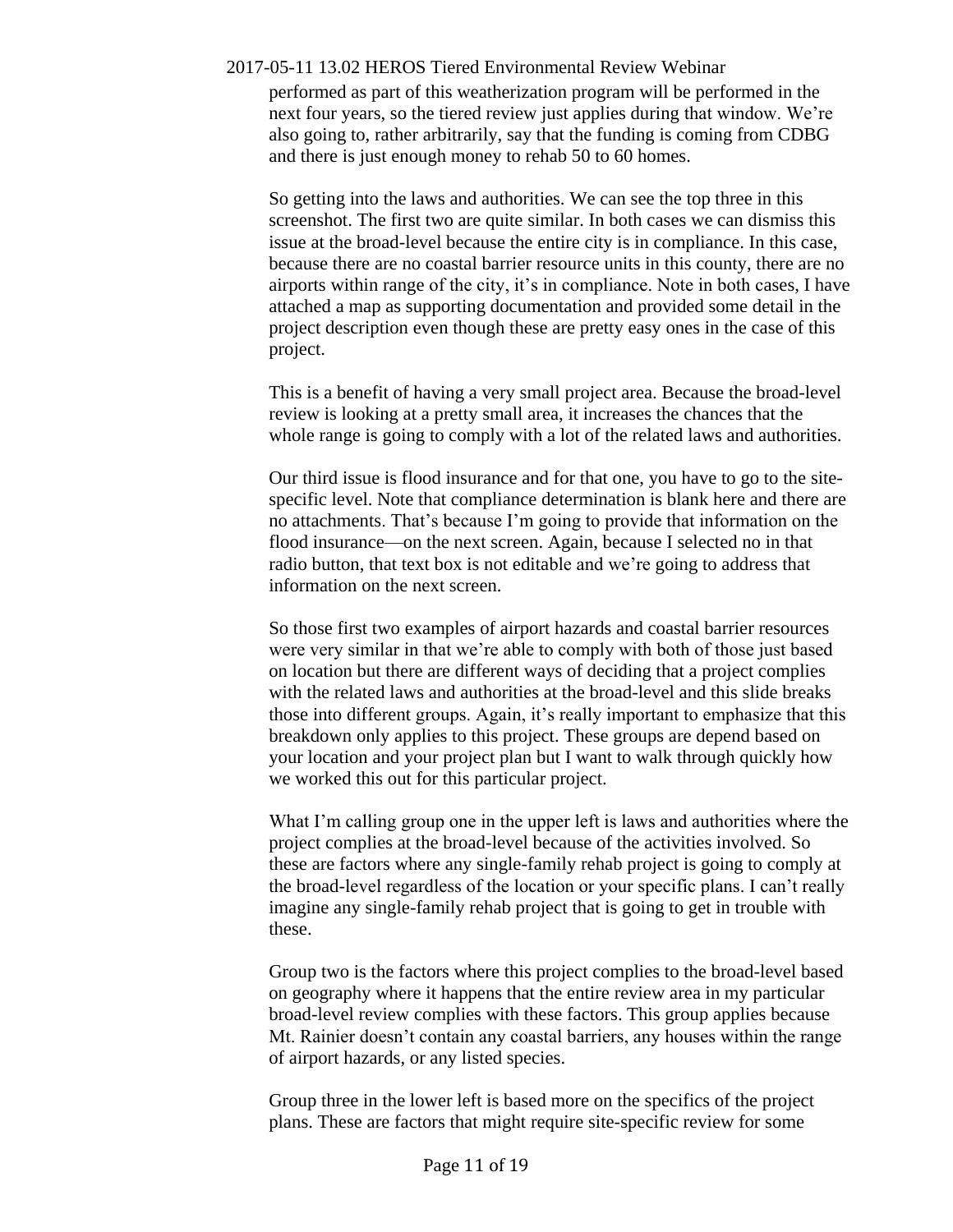single-family rehab programs but in this case, the project was designed in a way to ensure that all projects will comply. This one is a little trickier so I'm going to take a closer look at these.

So in terms of explosives and flammable hazards and acceptable separation distance, a rehab program would potentially require site-specific analysis if it increases residential densities and that includes making uninhabitable units habitable. In this case, we're just doing repairs to units that are currently residences so it's not going to be an issue here. We're not going to expand any units.

As it happens, I was also able to survey the area and conclude that there weren't any above ground storage tanks within the mile. Again, that's the benefit of having a small project area. That was possible to do.

Wetlands might require site-specific review if there is going to be ground disturbance to those sites but again, in this case, that's not going to be an issue.

Coastal zones, I actually looked at Maryland's coastal management plan and determined that this project will comply but that's going to vary by states and project plans so I can't necessarily give you a big picture idea.

Finally, noise. There is a convenient overlap in actions that make a building more weatherproof and so does it make it more soundproof. So in this case, all of our projects will naturally involve noise attenuation and therefore I'm comfortable saying that noise will not be a concern for any of our projects.

Group four are those that don't comply in the broad-level and where sitespecific analysis is required, So in the case of this project, that is floodplain management, flood insurance, toxics and contamination, historic preservation, and environmental justice. So we've done a good amount of trimming here. We still have some of the more complicated laws and authorities to address at the site-specific level but we don't have to worry about giving the same answers over and over again for the ones that we've already dismissed.

And again, all of this is going to vary on projects. So for example, other projects may not have any flood plains within the project area so flood plain management and flood insurance can move from group four to two. If a project could involve adding a new addition or a driveway, wetlands might move to group four because of the ground disturbance but it might move to group two if there is no wetlands in the area. Those are just the variables within the universe of single-family rehab. So if you move to a different range of actions, this could all change substantially.

So let's take a look at the compliance determinations by group. Group one is the group where we just based our decision on the fact that it's single-family rehab. We can go really simple on this group and just say this is single-family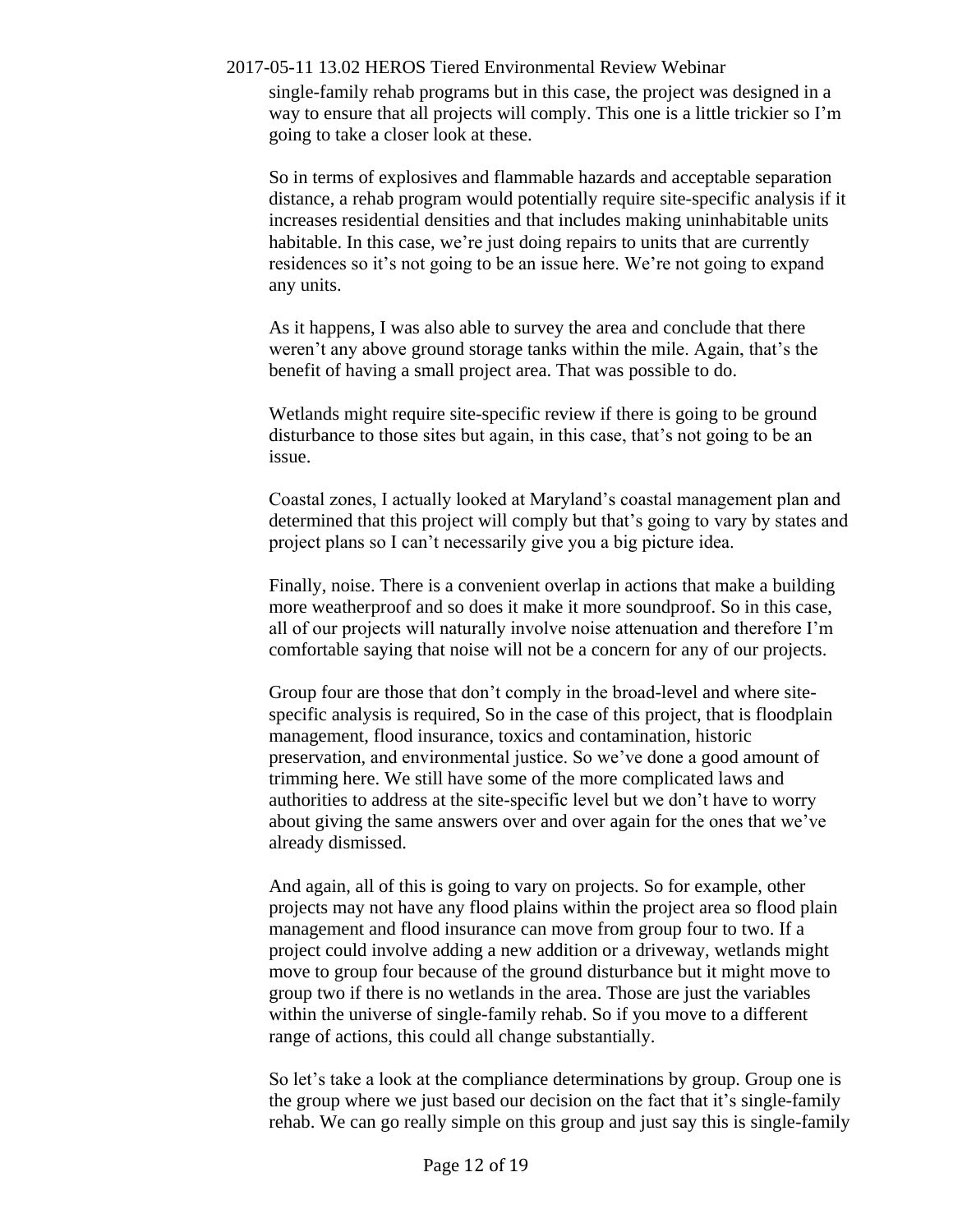rehab so my project is automatically in compliance. It's nice in a tiered review to go that extra step and see what the potential issues are in case there are any red flags. You might want to take some extra steps to prevent issues even if they aren't required by regulation, but you can also keep it simple here. For group one, you typically won't even need support documentation because your decision is going to be based just on the project description.

These are group two determinations hopefully showing up on your screen soon. These are based totally on location. In this group, compliance determinations are important to explore in your reasoning but the documentation is going to be crucial to back up your conclusions. So I have a lot of documentations for this group. For airports, I pulled up Google Earth and measured distance from my project area, marked out in purple, to the nearest airport. I don't know if you can see that. Coastal barrier resources was relatively easy because the county has a coastline slightly but it does not have any coastal barrier resources. And for endangered species, I would need letter from fish and wildlife services. Again, I don't actually have a letter from fish and wildlife because this is not a real project, but I have this beautifully executed forgery that I made.

Group three is where things, again, get a little more complicated because you're going to need to put more thought and analysis. Because your conclusions are really similar to the exact project plan, there should be more detail in your compliance determination. I've already described my analysis on these four a few slides ago but you can look and kind of broadly see that my compliance determinations are more complicated and longer for this group than they were for some of the other groups.

And finally group four, this is the group that did not comply at the broadlevel and where you would have to select no in the compliance determination screen. So these are the laws and authorities that will show up on the next screen in the written strategies screen. This is where you would define your processes and requirements that will apply at the site-specific level. So for this project, we're left, again, with flood insurance, contamination, floodplain management, historic preservation, and environmental justice at the sitespecific level.

Because this review only covers a limited number of activities in a small geographic range, that means I can exclude a lot of laws and authorities at he broad-level and prepare a much more streamlined, efficient site-specific review and that's going to make it that much faster to get sites approved at the site-specific level once they're identified because we've done the work at the broad-level. Even though we are actually going to comply at the sitespecific level, it is really important to be detailed and specific and prepared at the broad-level. I'm not going to go through all of these in detail but just to give some highlights.

The project area here contains a small sliver of floodplain so it's entirely possible that no sites within the floodplain will be proposed. So we're going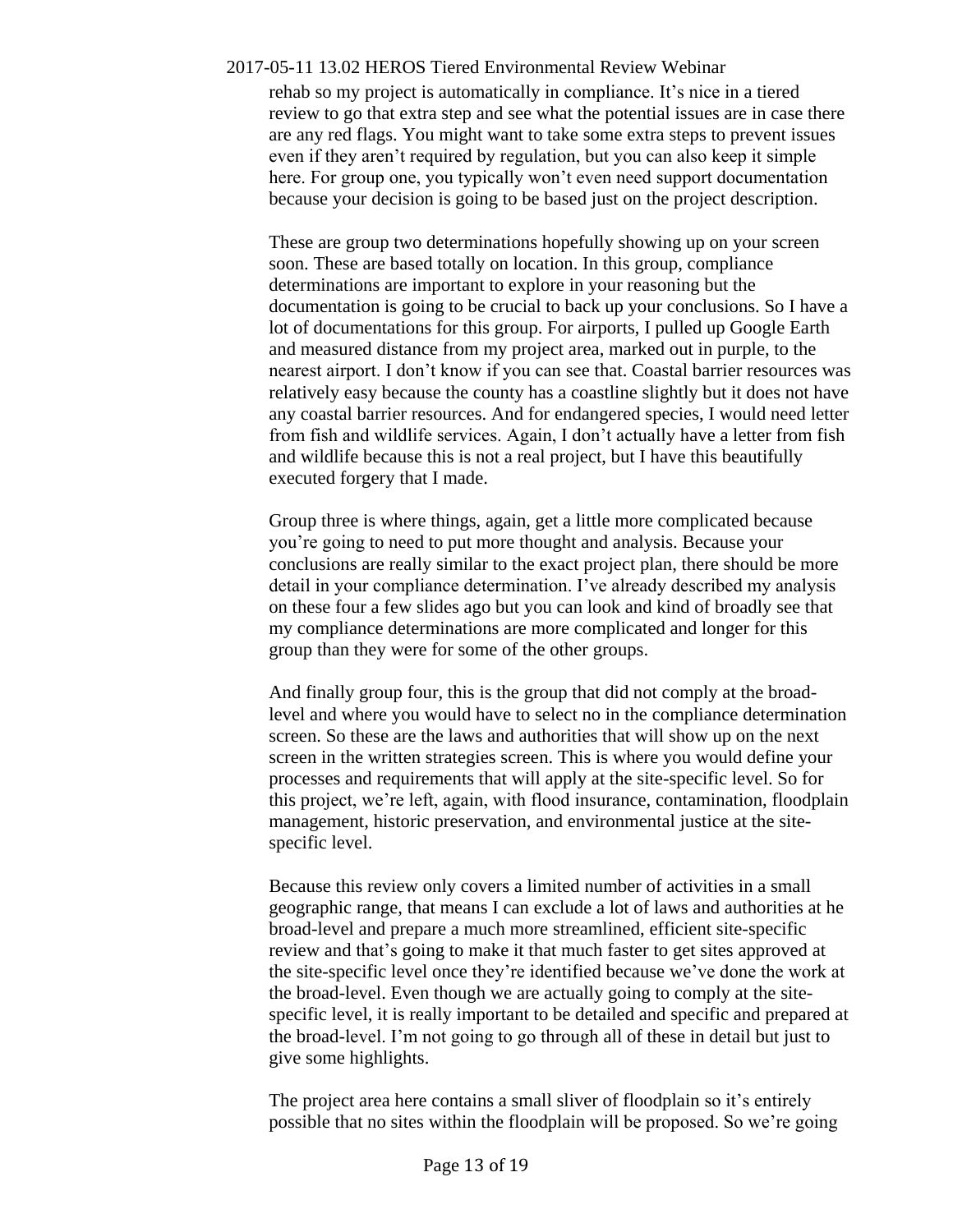2017-05-11 13.02 HEROS Tiered Environmental Review Webinar to map all of our sites but for this project area, I would leave the five-step

process to the site-specific level. In other cases, it might make sense to complete the five-step at the broad-level. Here, I think it's going to be more efficient to leave it up to the site-specific since we might not need to do it at all.

For this project area, compliance with section 106 is going to be really important because the area contains a historic district and most houses are more than 50 years old. So for historic preservation, it would be appropriate to do a lot more work at the broad-level. Here, I consult with a State Historic Preservation Officer and negotiate a Programmatic Agreement. If nothing else, you want to have a procedure defining how you will work with the SHPO and other consulting parties at the site-specific level and you'll need to consult with them at the broad-level to make sure they're comfortable with those procedures. In each project, each SHPO and consulting party is going to be different so this is going to look different in every broad-level review, and again, it's especially critical not to copy this one because I didn't consult with anyone. I just made this up.

Toxics and contamination are always difficult to do at the broad-level but I did get some of the ball rolling by getting NEPAssist and other reports at the broad-level to get the lay of the land and that's going to expedite the analysis at the site-specific level. And because of the nature of this project, it is highly unlikely that environmental justice is going to be a concern but we always advise to leave environmental justice to be the last thing you look at so that you have a complete picture of the environmental issues before making a conclusion so I'm leaving that to the site-specific level.

Again, for group four, even though the analysis is going to be left to the sitespecific level, there is a lot of documentation that needs to be prepared at the broad-level, even for group four. So here is a sample of my documentation there.

The last document you're going to want to prepare at the broad-level for group four is some kind of format. This doesn't need to be fancy but it will make the site-specific review that much easier if you've already prepared the form to make sure that you've captured everything that you need to. At the site-specific level, you're just going to want to record the site address, the amount of money going in to that site, the date, the people involved. You will also need a site-specific project description including the exact proposed activities. Even in this example where the actions provided at the broad-level were pretty specific, there will still be some diversity at the site-specific level that could be important. For example, if an action will not involve replacing the windows or doors or impacting the roof, the broad-level protocol specifies that there is no need to consult with the SHPO and therefore it's really important that that information goes in the project description. For those sites that only involve interior rehab, they can cut past one of the most difficult pieces of analysis at the site-specific review.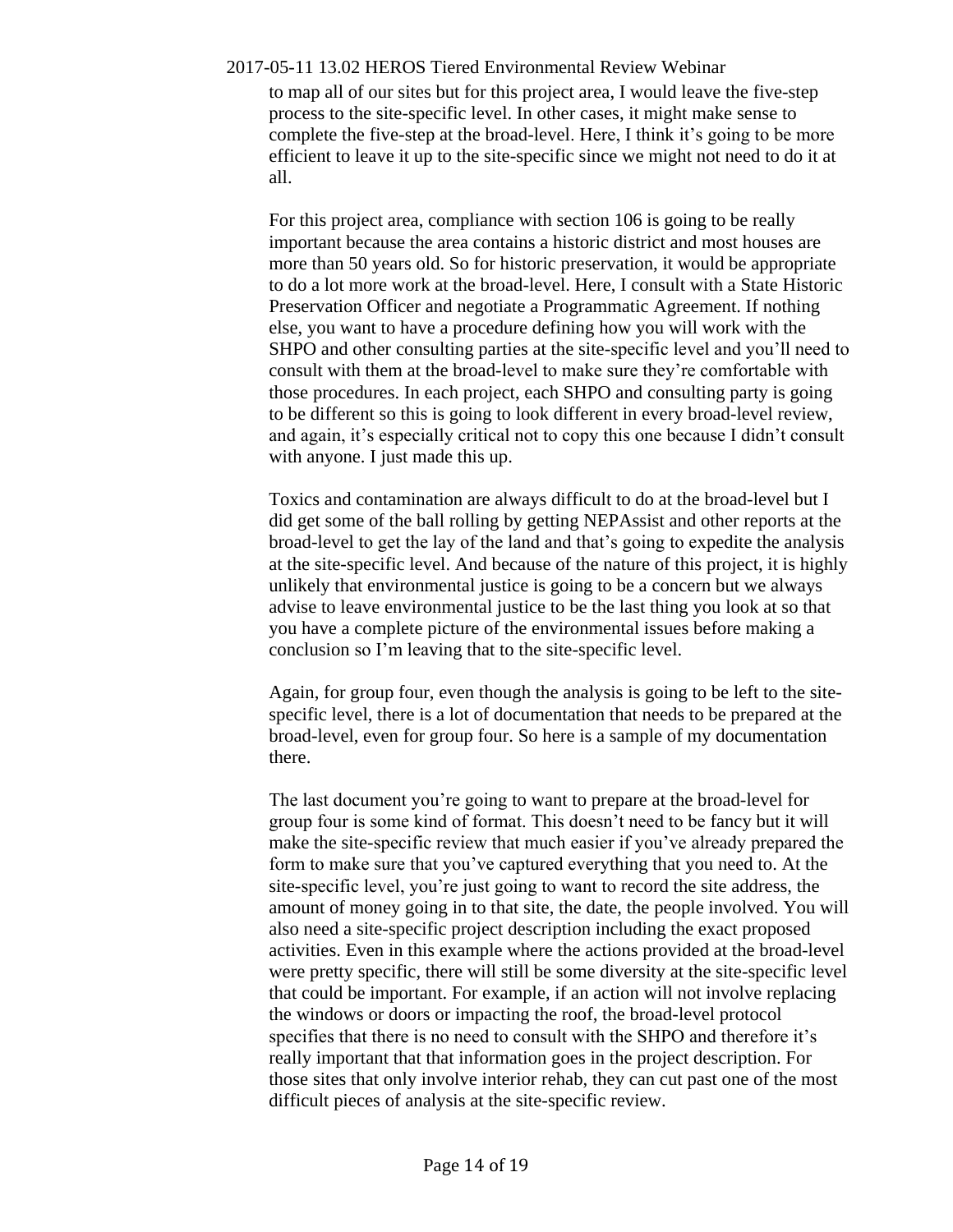And of course you're going to need to document compliance with all of the laws and authorities that required analysis at the site-specific level. So this should, involve both narrative description and documentation. This slide shows documentation and information I'd require for this project but it, of course, can vary. Recall that all of this should be uploaded into HEROS for each site so that your records are kept together.

Finally, here is how the Environmental Review Record for this project would look. It's pretty similar to the Environmental Review Record generated for standard review. You'll start with the basic project information, and then go into the analysis. As in the screens within HEROS, the compliance determinations will be left blank for laws and authorities that require sitespecific analysis and that's because that information will go to a separate chart for written strategies and protocols. This Environmental Review Record will update with the site-specific reviews and documents. As you input into HEROS, that will continue updating as site-specific reviews are completed.

All right. Now we've got some time for questions as it slowly scrolls through the screens. We're definitely not going to have time for all of your questions today so I want to remind you where your questions should go if you still have them after this webinar. If your question is about HEROS, if you're not sure how to input information or you're having technical issues, those questions should go to "Ask a Question" on the HUD Exchange. We have the link here. However, if it's a substantive question, if you're starting a review and you're not sure how to define your project or you're not sure what should be completed at the broad-level versus what should be completed at the sitespecific level, you should take those questions directly to your Field or Regional Environmental Officer to discuss. If you don't know who that is, you can find their contact information in the HUD Exchange as well.

So now we'll turn it over to Lauren to read out the questions.

- Lauren McNamara: Great, thank you Liz. So our first question is one I'm going to give to Danielle, "Who signs off on tiered reviews?"
- Danielle Schopp: Yeah, so on the broad-level review, the Certifying Officer should be signing off just as they are signing off on the request for release of funds. On the sitespecific review, we do not have a national policy and we certainly do not think that the Certifying Officer needs to sign off at the site-specific level. For the site-specific sign off, we would advise you to talk to your Field Environmental Officer if you have any questions about who should be signing off at the site-specific level.
- Lauren McNamara: Great, thank you. Our next question is for Sandy, "Is a request for release of funds needed at the site-specific level?"
- Sandra Frye: Thanks Lauren. No, typically not. Once you do the broad-level of review and you create your strategy and you complete your review and you have that signed and you submit your request for release of funds and you get your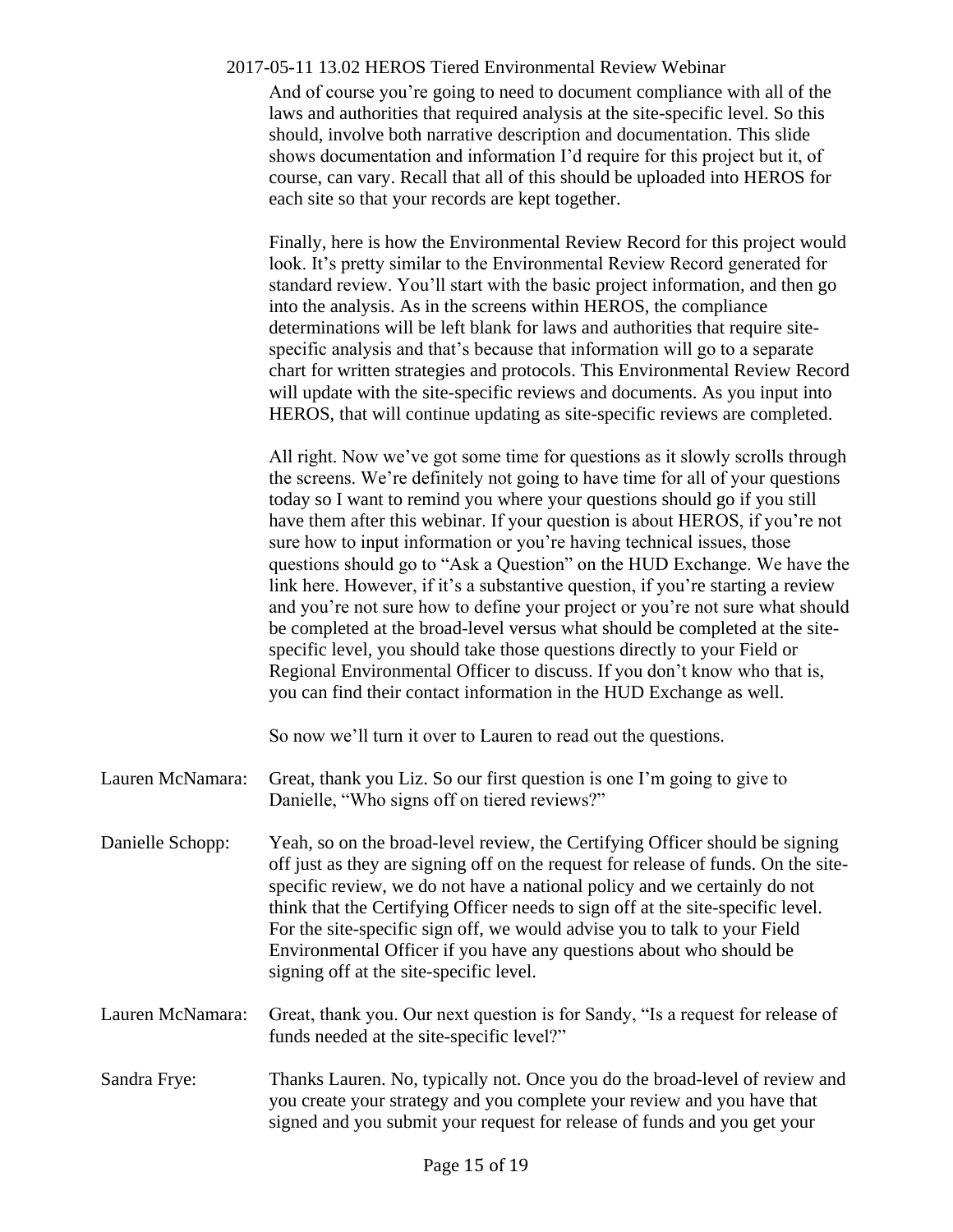|                  | 2017-05-11 13.02 HEROS Tiered Environmental Review Webinar<br>release of funds from HUD at the broad-level, once you do the site-specific<br>level review, you do not need to do another request for release of funds. I<br>would just suggest and make sure that people—make sure they sign and date<br>that site-specific review so it's clear when it was actually completed. And<br>then of course you can't commit or draw down any funds until that site-<br>specific review has been completed and all of the compliance associated with<br>that has been completed as well. |
|------------------|-------------------------------------------------------------------------------------------------------------------------------------------------------------------------------------------------------------------------------------------------------------------------------------------------------------------------------------------------------------------------------------------------------------------------------------------------------------------------------------------------------------------------------------------------------------------------------------|
| Lauren McNamara: | All right. Thank you. Our next question is for Liz, "I am working on a site-<br>specific review for a broad-level review that I completed outside of HEROS a<br>few years ago, do I need to re-enter it into HEROS to access the site-specific<br>reviews?"                                                                                                                                                                                                                                                                                                                         |
| Liz Zepeda:      | If you already completed the broad-level review outside of HEROS, we just<br>ask you to keep doing the site-specific review outside of HEROS as well. It's<br>a great way of taking a basically completed broad-level review and putting it<br>into HEROS after the fact because some things are just going to get messed<br>up if that happens so please just wait to use HEROS for your tiered review<br>until you are ready to put in a new broad-level review.                                                                                                                  |
| Lauren McNamara: | Thank you. This kind of builds off of your last question Sandy, "When can<br>we begin drawing down funds for a tiered review," if you could just clarify<br>that?                                                                                                                                                                                                                                                                                                                                                                                                                   |
| Sandy Frye:      | Yeah, you've got to make sure that your site-specific is completed, signed,<br>and dated and of course any compliance that you might have had to<br>completer for that, say if you had to get a SHPO letter, you had to get some<br>other compliance documentation, you've got to make sure that's all complete,<br>signed, and dated and once you have that done and—whether your policy is<br>the preparer and their supervisor sign or whoever is appropriate to sign it has<br>done that, then you can start drawing down your funds.                                           |
| Lauren McNamara: | Okay, thank you. So our next question I'm going to give to Danielle, "With a<br>site-specific housing rehab CEST that does not convert so exempt because of<br>a flood zone, is the request for release of funds with the site-specific address<br>required?"                                                                                                                                                                                                                                                                                                                       |
| Danielle Schopp: | I'm sorry, can you please repeat the question Lauren?                                                                                                                                                                                                                                                                                                                                                                                                                                                                                                                               |
| Lauren McNamara: | Yeah, so, "With a site-specific review that is a CEST, so it's a tiered review,<br>is a request for release of funds required if it's in the flood zone?"                                                                                                                                                                                                                                                                                                                                                                                                                           |
| Danielle Schopp: | Hi, thank you. No, you already did the review and the request for release of<br>finds at the broad-level so a request of release of funds is not needed at the<br>site-specific level. For tiering, you're only doing it at the broad-level. That's<br>when—after you complete the broad-level review and develop your site-<br>specific strategy, that is when you submit your request for release of funds.                                                                                                                                                                       |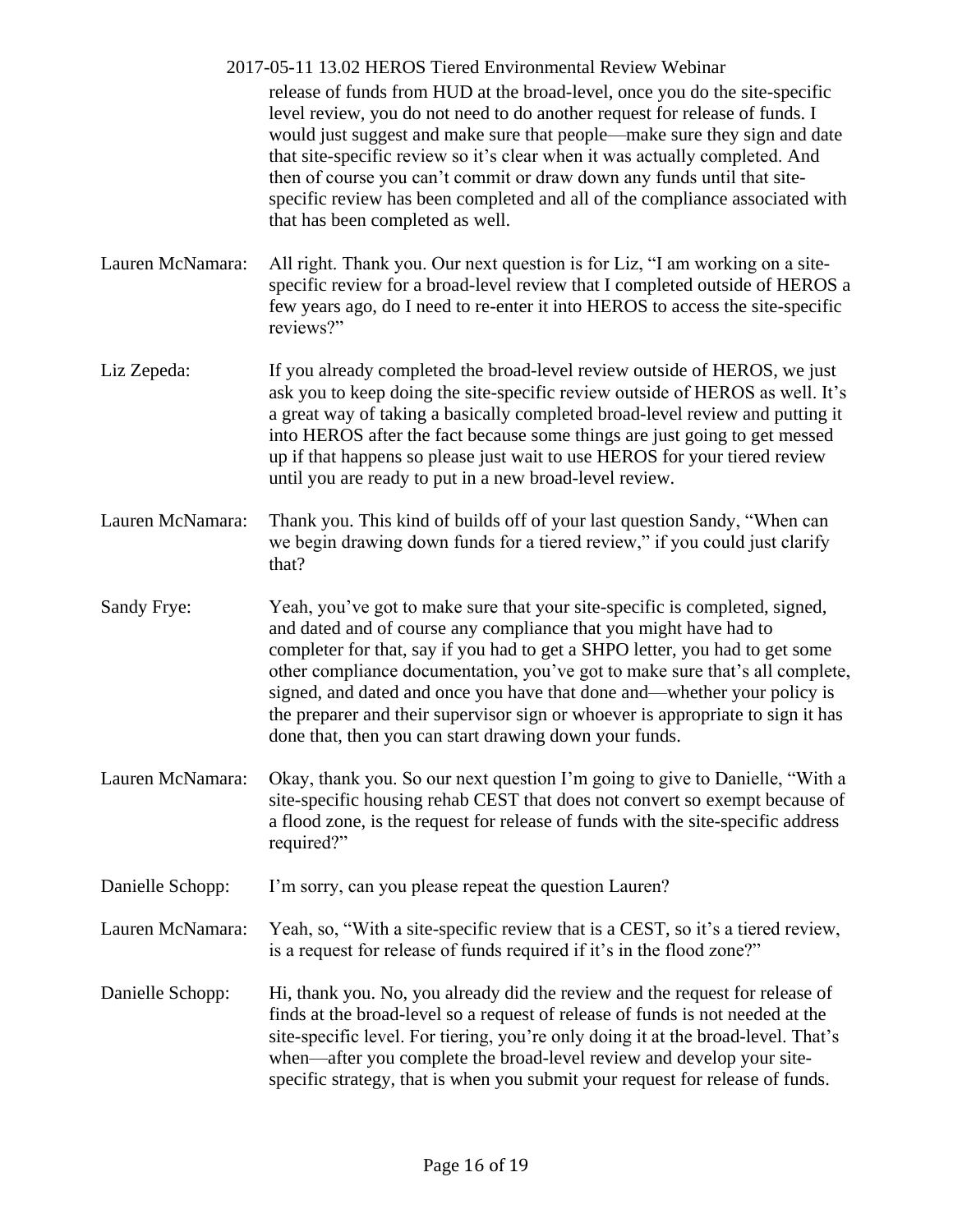2017-05-11 13.02 HEROS Tiered Environmental Review Webinar Lauren McNamara: Okay, thank you. All right, Sandy, I have a question for you, "What is the importance of that average cost per unit for a tier one review? How are they supposed to estimate the cost of these projects over a five-year period?" I think we're looking at why is the average cost per unit important. Sandra Frye: Well, I think the overall cost is what's important. Some people will develop a project description where they say they're going to have a rehab program where it's limited to, say, up to 25,000 per house just so there is at least a general idea of how much funding is going to be spent on each property. It's also important for the public to get an idea of the scope of the project and in some cases you may have to determine whether you're doing major rehab or minor rehab. So while it's not absolutely critical, I think it's a good idea to at least include in there what you anticipate your funding to be. It doesn't have to be exact but at least a good idea. Lauren McNamara: Okay. Thank you. Danielle, this next question is for you, "Do we have to have a Programmatic Agreement for section 106 when doing the tier one review?" Danielle Schopp: I cannot overemphasize how strongly we recommend a Programmatic Agreement. Using a PA and using tiering work hand in hand. They both work to streamline a process so frankly it doesn't make much sense to have a tiered review if you're doing a 30-day comment period to tribes as well as to the SHPO. With each site-specific review, you're losing a lot of the strategy of a tiered review. In addition, we do require that you consult with a State Historic Preservations Officer at the broad-level whether or not you enter into a Programmatic Agreement or not because you are submitting your request for release of funds after you complete your review and there is a certification saying that you have complied with consultation requirements for section 106 so we definitely strongly encourage you to reach out to your SHPO to create a Programmatic Agreement to make these kinds of activities work quickly and in full compliance. Lauren McNamara: Thank you. The next question is for Sandy, "Is there a limit to the number of sites that you can do for a tier two, tier one review?" Sandra Frye: I wouldn't say there is a limit to the number of sites. I think when Liz was talking earlier, it gets tricky if your area is too large. For example, if you go larger than a county and you're at a state level, it doesn't work that well. You really can't do the broad review on a state level. It's just not effective and the same if it's a really small area. You might as well just go ahead and do a sitespecific review if it's a really small area, say for example, a subdivision. So I wouldn't say there is a limit but it may be that your site area is too large or too small for it really to be effective for tiering. Lauren McNamara: Great, thank you. And this will be our final question, Liz, "When will HEROS be mandatory for tiered reviews?"